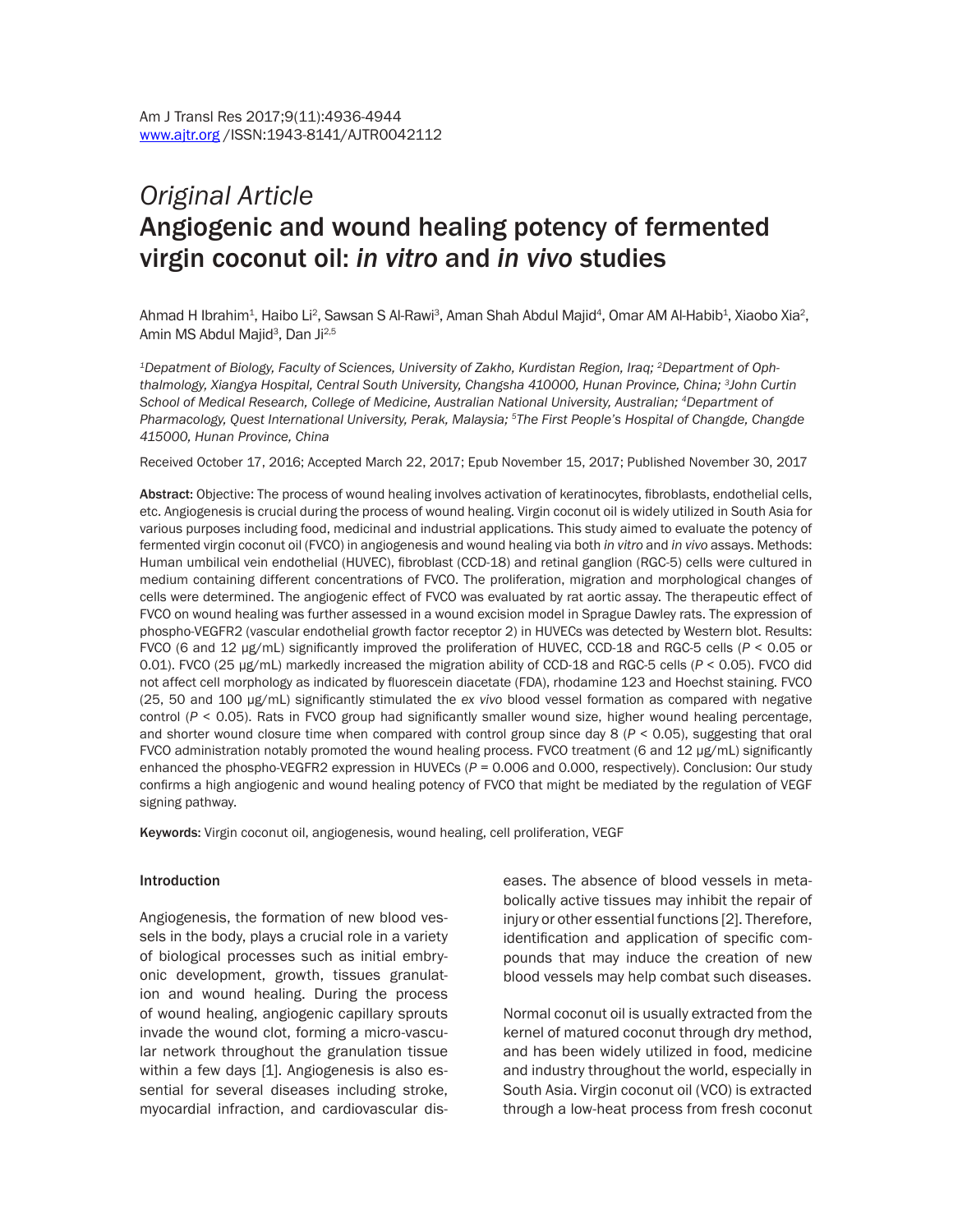without the use of chemicals, and thus contains much more biologically active components such as polyphenols, medium-chain fatty acids, tocopherols, squalene, and sterols when compared with normal coconut oil [3]. VCO has proven to have various potential medicinal values, such as antioxidant, antihypercholesterol and antithrombotic activities [4- 11]. Its major component, lauric acid (60%), is known to have antimicrobial properties [12, 13]. FVO has also been commonly used in the Ayurvedic medicine for various skin disorders, especially wound healing. Intahphuak et al have also reported the therapeutic effects of VCO on wounds due to its anti-inflammatory, analgesic, and antipyretic activities [14]. Nevertheless, little has been studied regarding the angiogenesis properties of VCO. Hence, the present study has been undertaken to evaluate the angiogenic and wound healing activities of fermented-produced VCO (FVCO) through both *in vitro* and *in vivo* assays. We also detected the phosphorylation level of vascular endothelial growth factor receptor 2 (VEG-FR2), a major receptor for VEGF-induced signaling in endothelial cells, in order to elucidate the molecule mechanism underlining the angiogenic effect of FVCO.

## Material and methods

## *Cells, animals and main reagents*

Human umbilical vein endothelial cell line (HUVEC), human colon normal fibroblast cell line CCD-18 and the transformed RGC-5 retinal ganglion cell line were purchased from American Type Culture Collection (ATCC, Manassas, VA, USA). Eight-week-old male Sprague Dawley (SD) rats were obtained from the animal house facility at the Universiti Sains Malaysia (USM). The animal study was approved by USM Animal Ethics Committee (reference number: PPSG/07(A)/044/(2010)). The FVCO samples for this study were prepared by dispersing 2 g of FVCO (commercial product from Genome Life Limited, Malaysia) in 10 mL of distilled water containing 0.5% Tween 80. FVCO was then diluted to achieve the desired concentrations. DMEM, M199 culture media and fetal bovine serum (FBS) were purchased from HyClone Company (Waltham, MA, USA). CCK-8 kit was purchased from Dojindo Laboratories (Kumamoto, Japan). Protein extraction kit and BCA kit were purchased from Qiagen (Valencia, CA, USA). Rabbit anti-human phospho-VEGFR2 (Tyr1054) antibody, mouse antihuman β-actin antibody, and HRP-labeled goat anti-rabbit IgG were purchased from Merck Millipore (Billerica, MA, USA).

## *In vitro proliferation assay*

The effect of FVCO on the proliferation of HUVEC, CCD-18 and RGC-5 cells was assessed by CCK-8 assay. Cells were seeded at a density of  $2 \times 10^4$  cells/well into 96-well plates containing DMEM medium supplemented with 10% FBS, 100 U/mL penicillin, 0.1 mg/mL streptomycin, and FVCO in serial concentrations (3, 6, 12, 25, 50 and 100 µg/mL). The plates were incubated at 37°C in an incubator with 5%  $CO<sub>2</sub>$  for 48 hours. Control cells were cultured in medium containing vehicle Tween 80 (0.5%). CCK-8 solution (10 µL) was added to each well. After 4 hours, the optical density of each well was measured by a plate reader (Bio-Rad Laboratories) at 450 nm.

## *Would scratch assay*

The migration ability of CCD18 and RGC5 cells was determined by scratch wounding assay. Briefly, cells were seeded into 6-well plates at a density of  $2 \times 10^4$  cells/well, and incubated at 37°C, 5% CO<sub>2</sub> for 24 hours. The center of the cell monolayer was scraped with a sterile pipette tip and washed twice with PBS to create a straight, cell-free gap. Cells were incubated at 37°C, 5% CO<sub>2</sub> in serum-free media containing FVCO in serial concentrations (3, 6, 12, 25, 50 and 100 µg/mL). Wound closure was monitored and photographed at 12, 18 and 24 hours with a Nikon inverted microscope. Images were analyzed by Image J software (NIH, Bethesda, MD, USA). The distance between the wound was measured after capture of 5 random sites in the visual field, and the percentage of wound closure in each group was calculated.

# *Cells viability and morphology*

CCD18 cells were seeded at a density of 2 × 104 cells/well into 6-well plates containing FVCO in serial concentrations (25, 50 and 100  $\mu$ g/mL), and incubated at 37 $^{\circ}$ C, 5% CO<sub>2</sub> for 24 hours. Control cells were cultured in medium containing vehicle Tween 80 (0.5%). The cells were respectively treated with fluorescein diacetate (FDA), rhodamine 123 (FLUKA, Mil-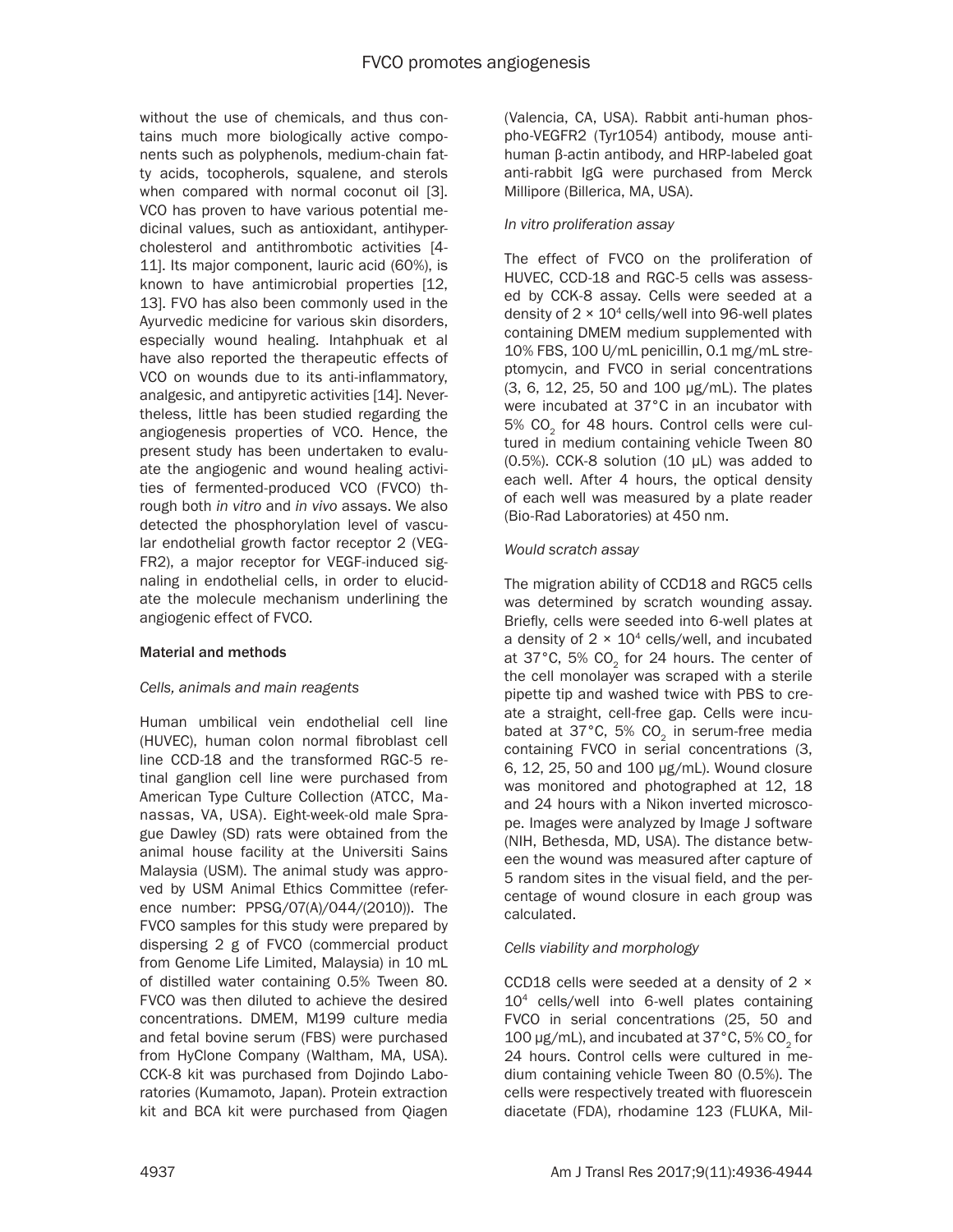

waukee, WI, USA) for 1 hour to stain the mitochondria, and hoechst (Invitrogen, Carlsbad, CA, USA) to stain the DNA. The samples were washed with PBS and photographed with a Nikon inverted microscope.

#### *Ex vivo rat aorta ring assay*

The rat aorta ring assay was performed as previously described with minor modifications [15] to evaluate the angiogenic potential of FVCO. Briefly, 8-week-old male SD rats were anaesthetized with an intraperitoneal injection of 10% chloral hydrate. Thoracic aorta was excised and the fibro-adipose tissue was removed. The aorta was cut into 1-mm rings, and placed in 48-well plates containing M199 medium supplemented with finbrinogen, L-glutamin and FVCO in serial concentrations (3, 6, 12, 25, 50, 100 µg/mL), and covered with 10 µL of thrombin. The control group was cultured in medium containing vehicle Tween 80 (0.5%). After 5 days, explants were monitored for microvessel outgrowths that occurred spontaneously at a basal rate from the cut

Figure 1. CCK-8 assay showing cell proliferation was promoted after 48 hours of FVCO treatment. A. HUVEC; B. RGC-5; and C. CCD-18 cells. Relative viability was calculated as the ratio of treatment value to control value, and expressed as mean ± SD of three parallel experiments. NS, not significant; \*, *P* < 0.05 and \*\*, *P* < 0.01 compared with the respective control group.



surfaces of the aortic rings using a Nikon inverted microscope  $(4 \times)$ . The vessels were measured using the image analysis software Leica Qwin and the mean vessel length was calculated.

#### *In vivo wound healing assay*

The wound healing properties of FVCO was assessed in an excision wound model as previously described [16]. 8-week-old male rats weighing 200-250 g were randomly divided into 2 groups each containing 6 animals. The treated group was given orally a single dose of 500 mg/kg FVCO per day for 20 days. The control group was given normal diet containing vehicle Tween 80 (500 mg/kg/day). Rats anaesthetized by an intraperitoneal injection of 10% chloral hydrate. An excision wound  $(2 \text{ cm} \times 2)$ cm) was made on the dorsolateral flank and left open. The wound area was measured on day 4, 8, 12 and 16 after wounding. The epithelialization period was noted as the number of days after wounding required for the scar to fall off leaving no raw wound behind. The per-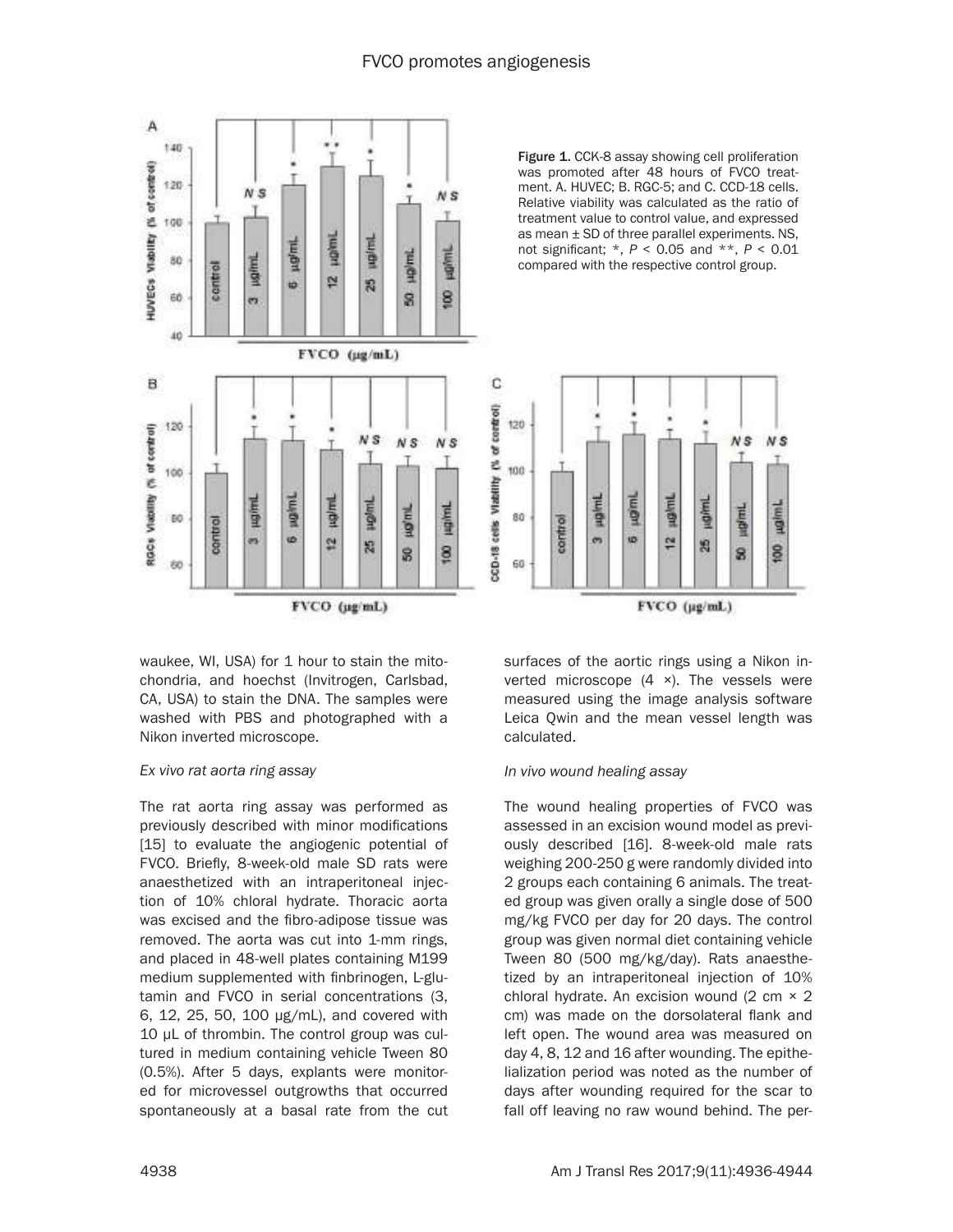

Figure 2. Cell migration was increased after 12, 18 and 24 hours of FVCO treatment by scratch wounding assay. A. RGC-5; and B. CCD-18 cells. Data were expressed as mean ± SD of three parallel experiments. \*, *P* < 0.05 compared with the respective control group.

centage of wound closure was calculated using the following formula: Wound healing% = (1-(Wound area on day X/Wound area on day 1))\*100%.

## *Western blot analysis*

HUVECs were incubated in 6-well plates containing FVCO (0, 6 and  $12 \mu g/mL$ ) at 37°C, and harvested after 24 hours. Total protein was extracted using protein extraction kits and quantified using a BCA kit according to the manufacture's instruction. Equal amounts of

total protein (20 μg) were separated by electrophoresis using 10% polyacrylamide gels containing 0.1% SDS, and transferred to polyvinylidene difluoride membranes. The membrane was blocked in TBS buffer containing 5% skim milk at room temperature for 2 hours, and incubated overnight at 4°C with rabbit anti-human phospho-VEGFR2 (1:1000) or mouse anti-human β-actin. The membrane was incubated with HRP-labeled secondary antibodies (1:500) at 37°C for 1 hour, washed 3 times with TBST, and subjected to ECL detection. The bands were scanned at 800 dpi using an Epson Perfection 1200 u scanner, and analyzed using Labworks software (UVP Products, CA).

#### *Statistical analyses*

All data were expressed as mean ± standard deviation and analyzed by SPSS 12.0 (SPSS Inc., Chicago, IL, USA). Differences between any two groups were compared by student's t-tests. *p* values less than 0.05 are considered statistically significant.

## Results

## *FVCO promoted cell proliferation*

The effect of FVCO on HUVEC, CCD-18 and RGC-5 cell viability was evaluated by *in vitro* CCK8 assay. When compared with control group, the cell viability of HUVECs in 6, 12, 25 and 50 µg/mL FVCO groups was increased by 20%, 30%, 25% and 10%, respectively (*P* = 0.042, 0.000, 0.031 and 0.020, respectively, Figure 1A). The cell viability of RGC-5 treated with 3, 6 and 12 µg/mL FVCO was increased by 15%, 14% and 10%, respectively (*P* = 0.017, 0.012 and 0.047, respectively, Figure 1B). The cell viability of CCD-18 in 3, 6, 12 and 25  $\mu$ g/ mL was increased by 13%, 16%, 14% and 12%,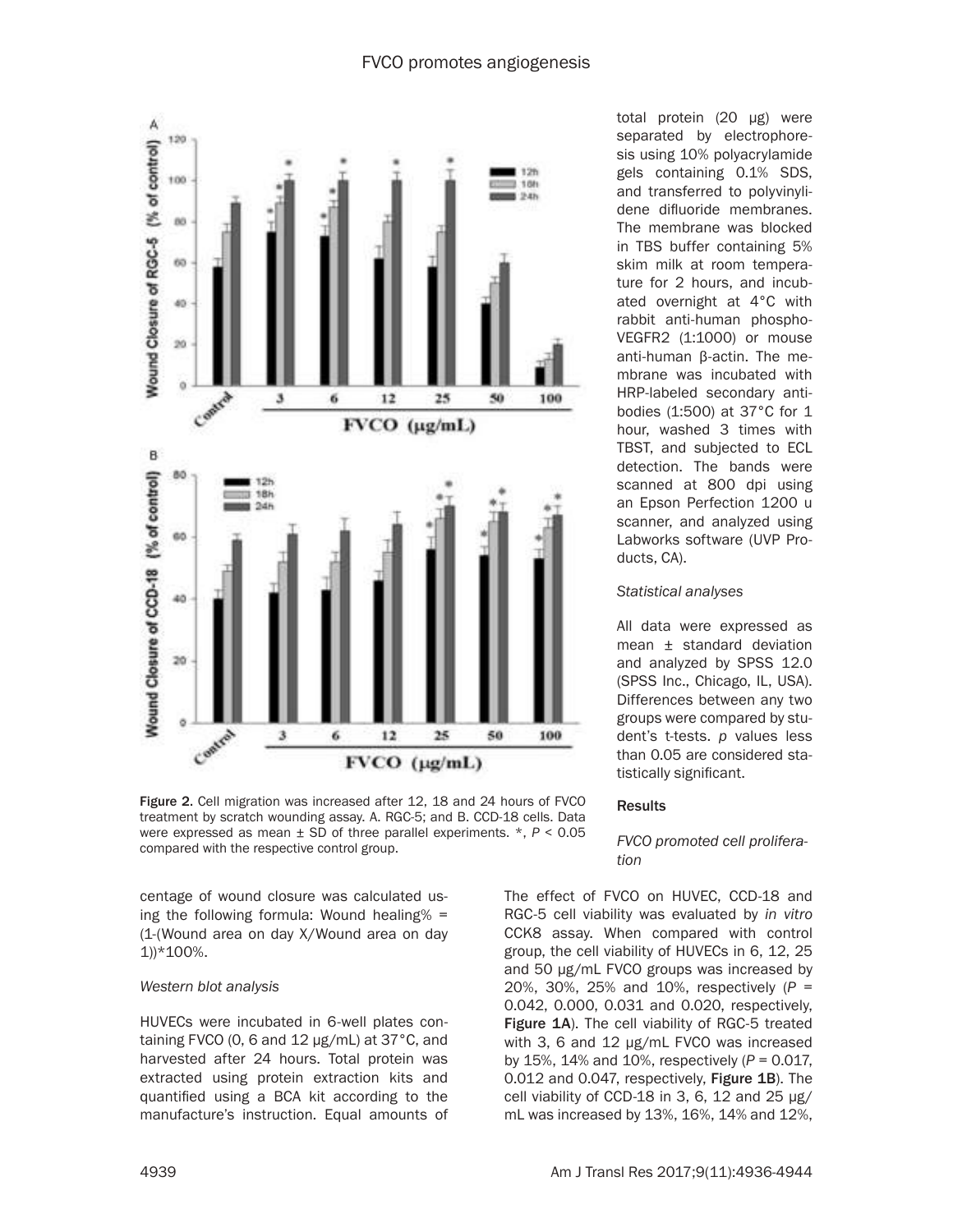

Figure 3. FDA (green color), Hoechst (blue color) and rhodamine 123 staining (red color) showing that FVCO-treated CCD18 cells exhibited similar morphology and density as control group after 24 hours of treatment. Scale bar represents 20 µm.

respectively (*P* = 0.042, 0.040, 0.019, 0.021, respectively, Figure 1C). These results suggested that FVCO markedly improved the proliferation of these cells.

## *FVCO stimulated cell migration*

The effect of FVCO on the migration ability of RGC-5 and CCD-18 cells was determined by scratch wound assay. After 12 hours, the wound closure percentage of RGC-5 cells in 3 and 6  $\mu$ g/mL FVCO group was 75  $\pm$  1% and  $73 \pm 2.4$ %, respectively, which was significantly higher compared with control group (58  $\pm$ 1.2%, *P* = 0.034 and 0.018, respectively). After 18 hours, the wound closure percentage in 3 and 6  $\mu$ g/mL FVCO group (89  $\pm$  2% and  $87 \pm 2.7$ %, respectively) was significantly higher than that in control group  $(75 \pm 2.5\% , P =$ 0.012 and 0.036, respectively). After 24 hours, the gaps in FVCO treated groups (3, 6, 12 and 25 µg/mL) were completely closed, whereas the wound closure percentage in control group was only 89% (Figure 2A), suggesting that FV-CO significantly enhanced the migration ability of RGC-5 cells. Similarly, wound closure percentage of CCD-18 cells in 25, 50 and 100 µg/ mL FVCO group was notably higher compared with the control group at 12, 18 and 24 hours of incubation (all *P* < 0.05, Figure 2B).

*FVCO did not affect cell morphology*

To evaluate the effect of FVCO on the morphology of cells, CCD18 cells were stained with FDA, rhodamine and Hoechst, respectively. As shown in Figure 3, FVCO treated and control (non-treated) groups exhibited similar cell morphology at 24 h after incubation. DNA fragmentation was observed in none of the groups, suggesting that FVCO did not affect cell morphology.

## *FVCO increased in vitro blood vessel formation*

The effect of FVCO on angiogenesis was evaluated by rat aorta ring assay. The aorta ring was obtained from SD rats and treated with FVCO at serial concentrations for 5 days. It was found that the vessel length and density in 25, 50, and 100 µg/mL FVCO groups were notably increased compared with control  $(P = 0.031,$ 0.037 and 0.019, respectively, Figure 4). FVCO (100 µg/mL) significantly increased the formation of new blood vessels by 14% (Figure 4).

*FVCO promoted in vivo wound healing*

As shown in Figure 5 and Table 1, the FVCO group had significantly smaller wound size, and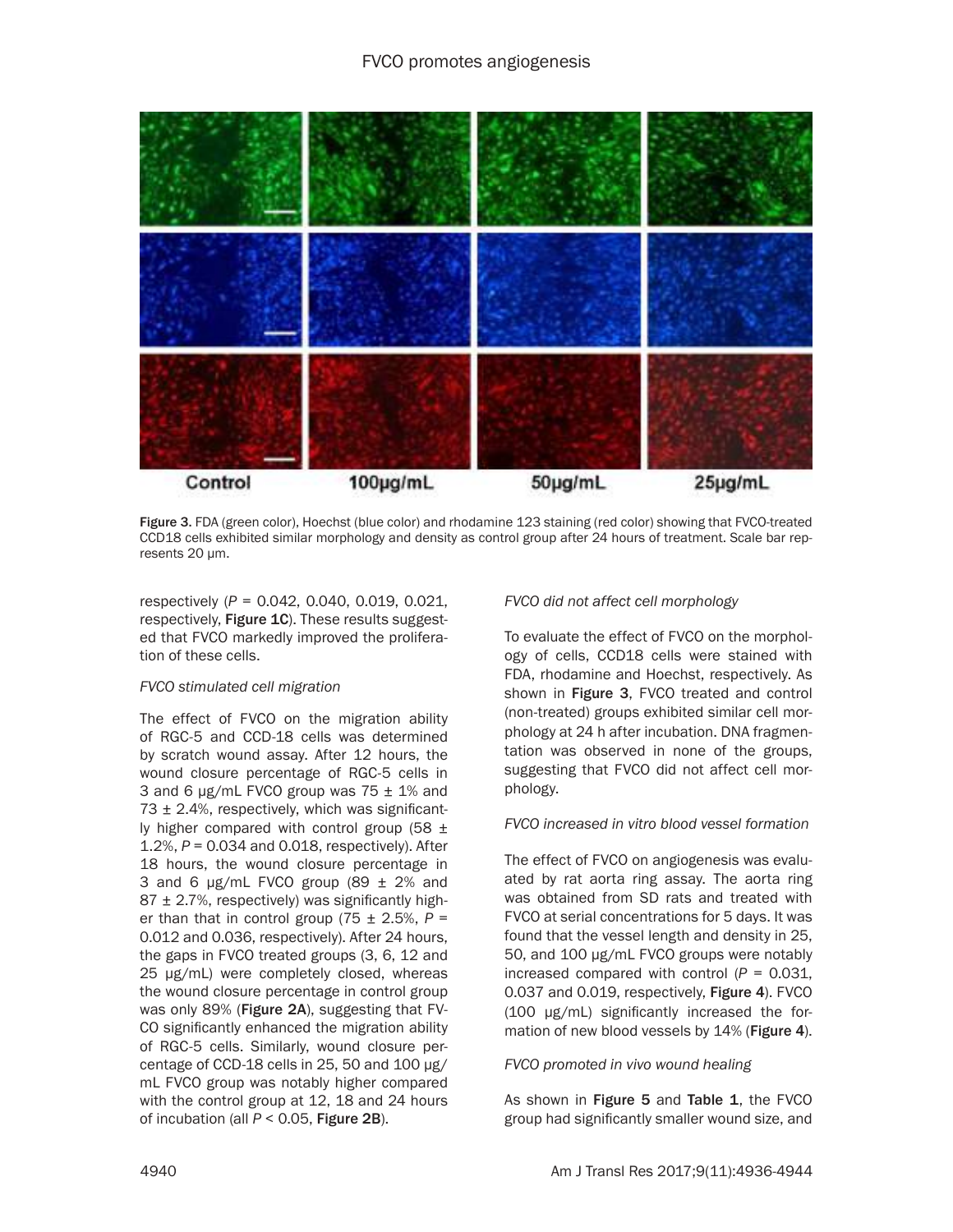

Figure 4. Angiogenesis was stimulated after FVCO treatment by e*x vivo* rat aorta assay. The thoracic aorta excised from male SD rats was cut into 1-mm rings and placed in M199 media with finbrinogen, L-glutamin and FVCO in serial concentrations (0, 3, 6, 12, 25, 50, and 100 µg/mL). Microvessel outgrowths was observed using an inverted microscope (4 ×) after 5 days, and measured using the image analysis software Leica Qwin. (Top) Representative images of the rat aorta ring in different groups. A, B: 100 µg/mL; C: 50 µg/mL; D: 25 µg/mL; E: 12 µg/mL; F: 6 µg/ mL; G: 3 µg/mL; and H: Control. (Bottom) Relative blood vessel formation was calculated as the ratio of treatment value to control value. Data was calculated as mean ± SD from 3 parallel experiments. NS, not significant; \*, *P* < 0.05 compared with control group.

higher wound healing percentage when compared with control group since day 8 (*P* = 0.028, 0.041 and 0.011, respectively). The wound closure time in FVCO group (16 days) was also markedly shorter than that in control group (20 days), suggesting that oral FVCO administration notably promoted the wound healing process.

## *FVCO upregulated intracellular phospho-VEG-FR2 level in HUVECs*

In order to investigate the mechanism behind the angiogenic effect of FVCO, the expression of phospho-VEGFR2 level in HUVECs incubated with or without FVCO was compared by Western blot. It was found that the relative expression of phospho-VEGFR2 in 6 and 12 µg/mL was significantly increased compared with control group  $(P = 0.006$  and 0.000, respectively, Figure 6).

## Discussion

Blood vessels constitute the largest network in our body. Therefore, researches on the identification of therapeutic agents that can promote angiogenesis have received a large amount of attention. It has been known that the angiogen-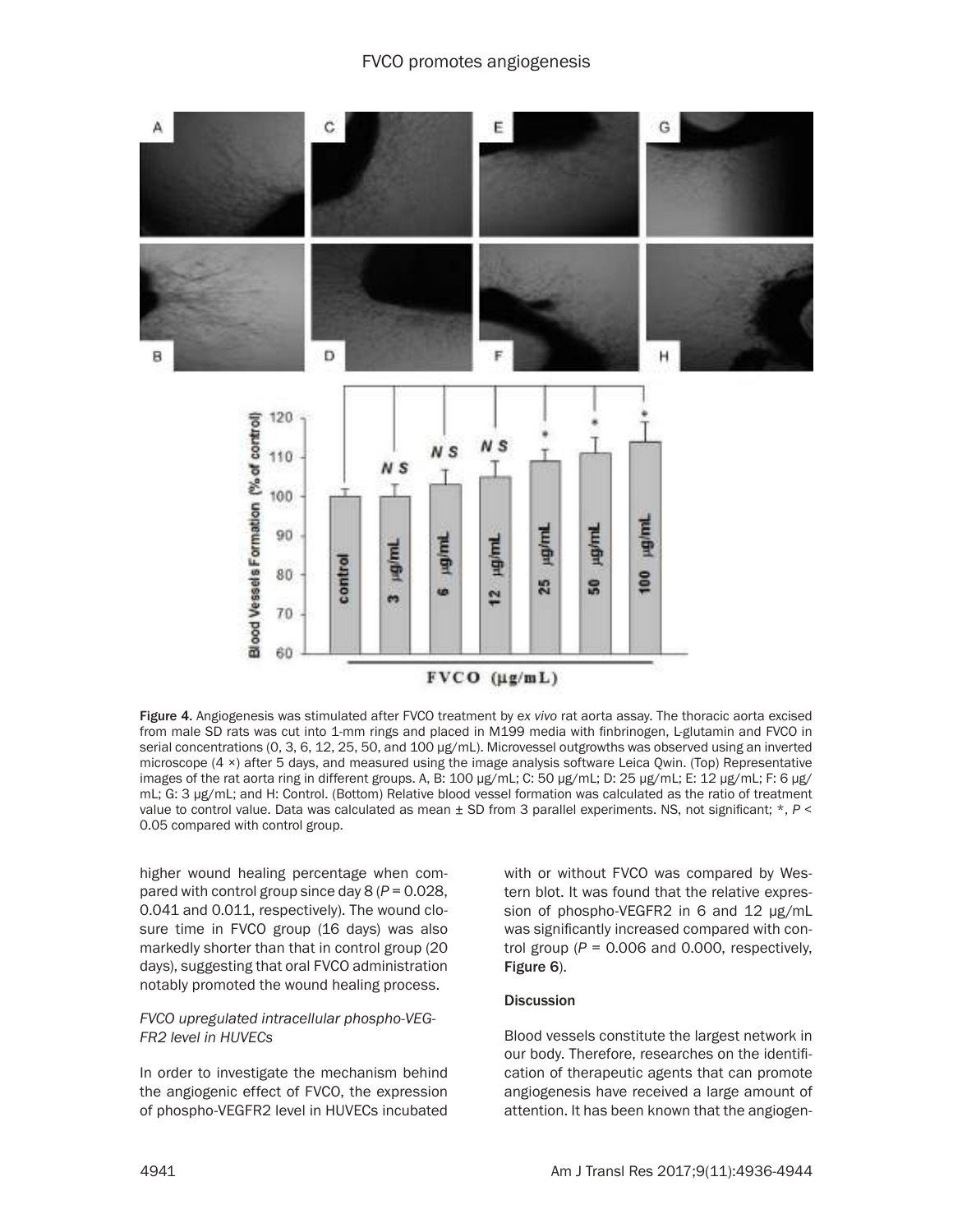

Figure 5. FVCO treatment promoted the wound healing potency in SD rats. Rats with an open excision wound  $(2 \text{ cm} \times 2 \text{ cm})$  on the dorsolateral flank were randomly assigned into FVCO group ( $n = 6$ ) and non-treated control group (n = 6). The treated group was given orally a single dose of 500 mg/kg FVCO per day for 20 days. The control group was given normal diet containing vehicle Tween 80 (500 mg/kg/day). FVCO group had obviously smaller wound area since day 8 after wounding.

Table 1. Comparison of wound area and healing percentage in FVCO and control groups

|        | Wound area (mm <sup>2</sup> ) |               | Wound healing% |             |
|--------|-------------------------------|---------------|----------------|-------------|
| Time   | Control                       | <b>FVCO</b>   | Control        | <b>FVCO</b> |
|        | $(n = 6)$                     | $(n = 6)$     | $(n = 6)$      | $(n = 6)$   |
| Day 1  | $372 \pm 6.1$                 | $374 \pm 8.2$ |                |             |
| Day 4  | $245 \pm 7$                   | $207 + 3.5$   | 35             | 45          |
| Day 8  | $160 + 6$                     | $88 \pm 3.6$  | 57             | $77*$       |
| Day 12 | $84 + 9$                      | $15 \pm 1.6$  | 78             | $96*$       |
| Day 16 | $53 + 5$                      | Ω             | 86             | $100*$      |
| Day 20 | Ω                             | Ω             |                |             |

\*, *P* < 0.05 compared with control group.

esis process relies on the proliferation, migration, and remodeling of fully differentiated endothelial cells, such as HUVECs. Although previous studies have reported that VCO promotes wound healing due to its anti-inflammatory,

analgesic, antipyretic and antioxidant activities [11, 17], the angiogenesis properties of VCO have seldom been explored. The role of cells in angiogenesis has been well recognized. Our study showed that FVCO (6 and 12 µg/ mL) significantly promoted the proliferation of HUVEC, RGC5 and CCD18 cells as indicated by CKK8 assay. Moreover, wound scratching assay demonstrated that FVCO (25 µg/mL) also significantly enhanced the migration ability of RGC5 and CCD18 cells. To our best knowledge, this is the first study showing the beneficial effects of FVCO on the growth of HUVEC, RGC-5 and CCD-18 cells. The stimulation of FVCO on cell proliferation and migration might be attributed to its high polyphenol content, including protocatechuic, vanillic, caffeic, syringic, ferulic and P-coumaric acids and catechin [18, 19]. In this study, we also found that FVCO treatment did not affect cell morphology of HU-VEC, CCD-18 and RGC-5 cells, suggesting the safety of FV-

CO. Consistently, we have previously reported the high safety of orally administrated FVCO in an acute, sub-chronic and chronic toxicity study using a rat model [20].

In this study, rat aortic assay was employed to study the effect of FVCO on blood vessels formation. Rat aorta ring assay is one of the most common models to mimic human tissue [21]. Our study showed that FVCO enhanced the length of blood vessels and promoted the blood vessel formation in rat aorta ring assay, indicating its angiogenesis effects. Possible reasons are the bioactive compound in coconut oil such as phenolic compound and medium chain fatty acids (MCFAs) might promote the proliferation of HUVEC through stimulating the production of VEGF, a signal protein secreted by cells that stimulates vasculogenesis and angiogenesis. VEGF is an angiogenic protein and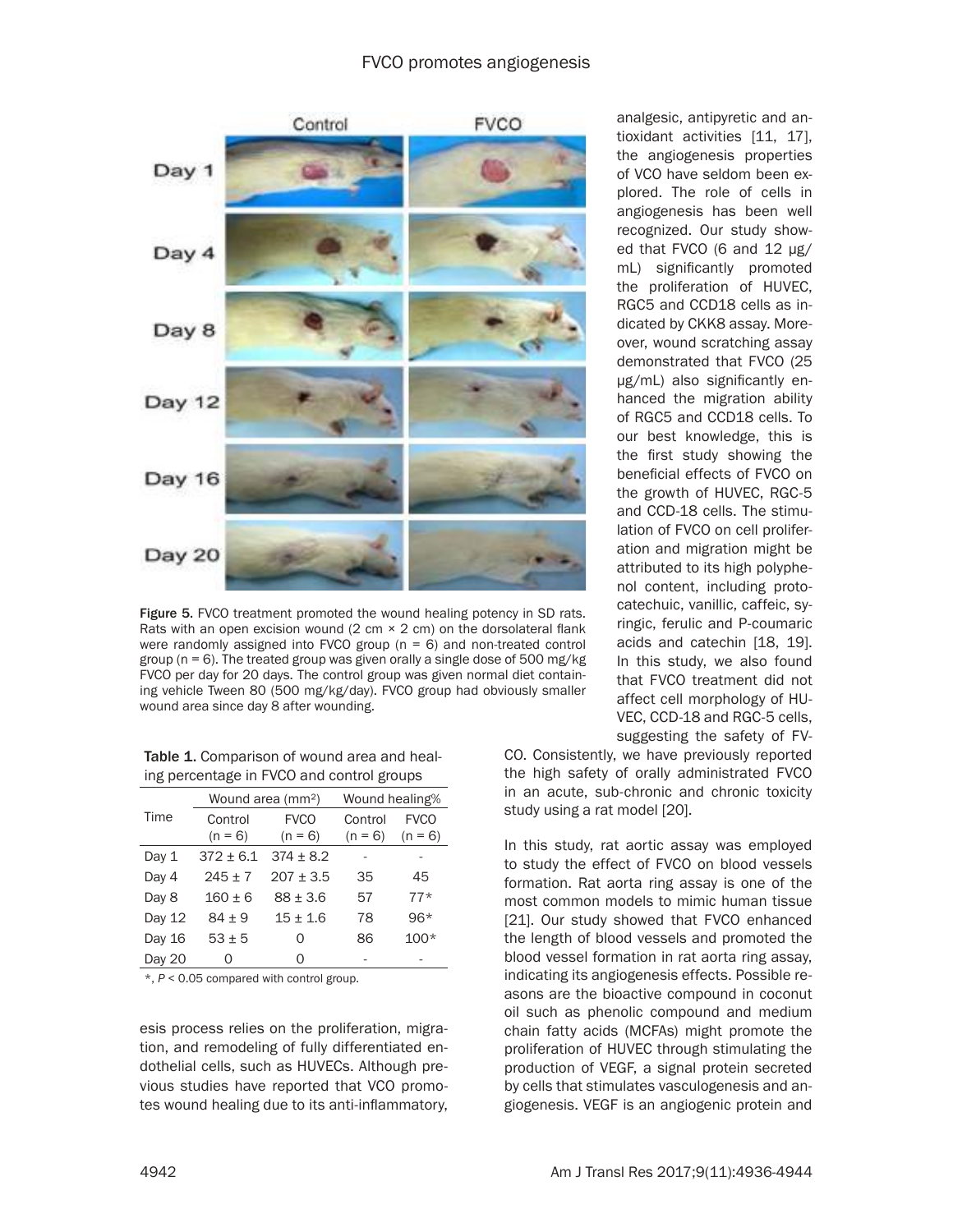

Figure 6. Phospho-VEGFR2 (p-VEGFR2) expression in HUVECs was detected by Western blot after 24 hours of FVCO treatment. A. Representative image of Western blot. B. Relative p-VEGFR2 expression was increased with increasing FVCO concentration. \*\*, P < 0.01, and \*\*\*, P < 0.001 compared with controls.

is produced in large quantities by the epidermis during wound healing [22-24]. We therefore further detected the expression of VEG-FR2, a major receptor for VEGF-induced signaling in endothelial cells, in order to elucidate the molecule mechanism behind the angiogenic effect of FVCO. It was found that FVCO treatment markedly enhanced VEGFR2 expression in HUVECs, indicating that FVCO-induced angiogenisis was associated with the activation of VEGF signaling pathway in HUVECs.

Several diseases are the result of failure or insufficient blood vessel formation, such as chronic wounds which could be treated by a local expansion of blood vessels. Transporting new nutrients to the site is very crucial for the repair of a wound [1]. In the present study, we demonstrated the promotive activities of FV-CO, applied superficially for the healing of dermal wounds in rats, indicating the beneficial effects of FVCO on intra- and extra-cellular matrix components during the process of wound healing. The therapeutic effects of FVCO might be attributed to its high content of lauric acid and phenolic compounds [7, 25].

In the this study, we demonstrated for the first time that FVCO promoted the proliferation of HUVEC, RGC-5 and CCD-18 cells and enhanced the blood vessel formation. Our study confirms a high angiogenic and wound healing potency of FVCO that might be mediated by the regulation of VEGF signing pathway.

## Acknowledgements

This study was supported by the National Natural Science Foundation of China (No. 81400442).

## Disclosure of conflict of interest

None.

Address correspondence to: Dan Ji, Department of Ophthalmology, Xiangya Hospital, Central South University, 87 Xiangya Road, Changsha 410000, Hunan Province, China. Tel: 086-731-84327209; E-mail: 475393400@qq.com; Aman Shah Abdul Majid, Department of Pharmacology, Quest International University, Perak, Malaysia. Tel: +6-04- 6534582; E-mail: aman.shah@qiup.edu.my

# References

- [1] Tonnesen MG, Feng X and Clark RA. Angiogenesis in wound healing. J Investig Dermatol Symp Proc 2000; 5: 40-46.
- [2] Stegmann TJ. New vessels for the heart: angiogenesis as new treatment for coronary heart disease: the story of its discovery and development. Henderson, Nevada: Cardio Vascular Bio Therapeutics Inc; 2004.
- [3] Colo U and Fife B. The healing miracles of coconut oil. Colorado Springs Healthwise. 3rd edition. 2003.
- [4] Nurul-Iman BS, Kamisah Y, Jaarin K and Qodriyah HM. Virgin coconut oil prevents blood pres-

4943 Am J Transl Res 2017;9(11):4936-4944